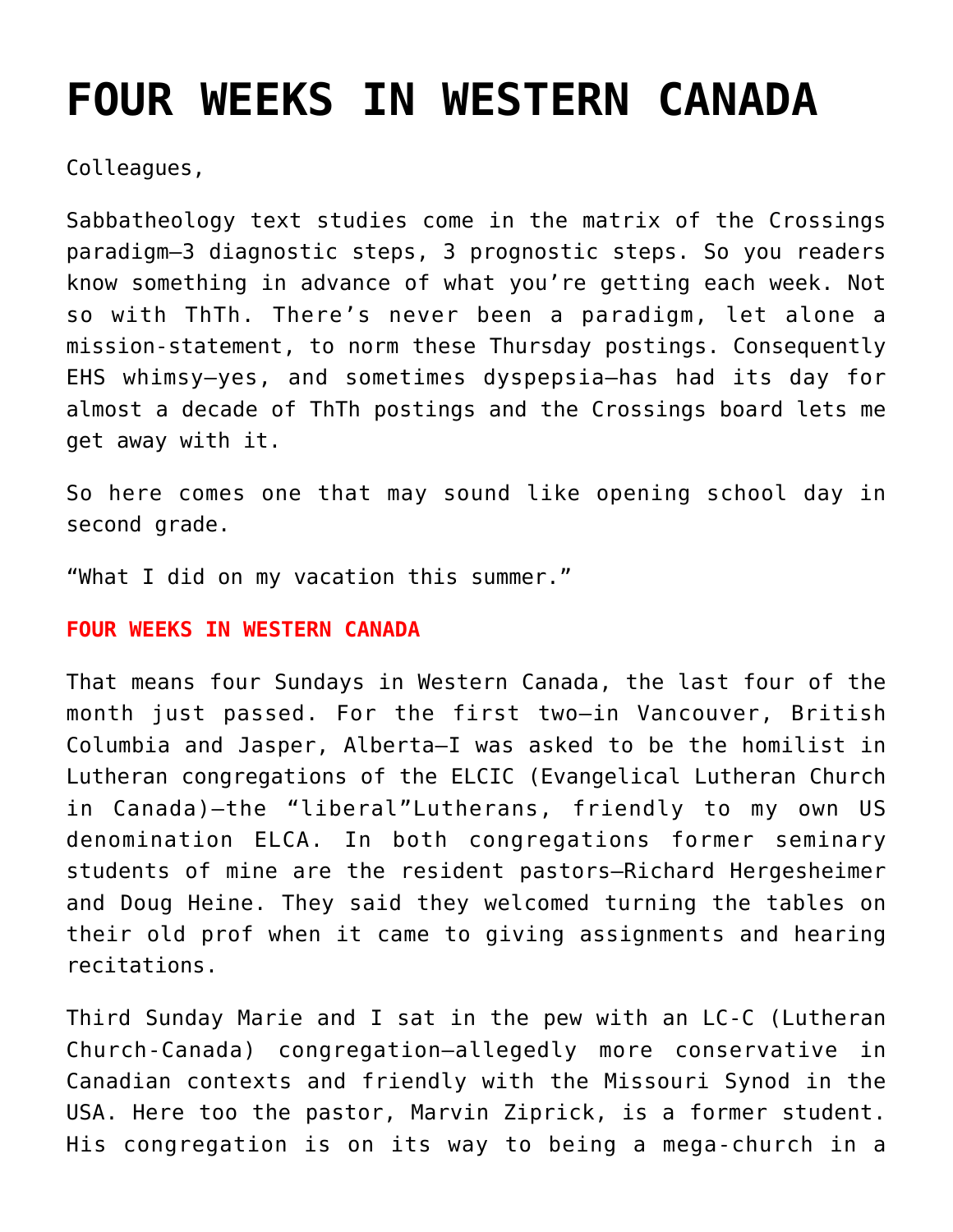booming suburb of Edmonton. Big new building, theater-style sanctuary, all worship texts projected on mega-screens, pastor in shirt-sleeves, the altar not used for worship-focus, and sadly not much gospel in the allegedly "gospel" songs we sang. It seemed that the pastor's homily sought to counteract that. Even so, I wondered if he noticed the dissonance.

Fourth Sunday was in Prince Albert, Saskatchewan. We went Anglican. Reason was that our host Michael Averyt, Seminex grad, Werner Elert buff (he read Elert's dogmatics–in German!–before he got to the seminary) and all that, is now Archdeacon at St. Alban's cathedral there. The dean of the cathedral, celebrant and homilist for the day, reads ThTh. Our knee-bones got flexed according to Book of Common Prayer rubrics at the early mass.

On one of the Sundays when it was my turn to preach (Pentecost VII), the Gospel for the day was the Good Samaritan parable (Luke 10:25-37). There are 3 studies on the Crossings website for that text, where Jesus responds to the question "Who is my neighbor?" Two of those three studies take the "standard" pattern of attending to the neighbor question itself, focusing the diagnosis/prognosis there. Ignoring the neighbor is the malady being diagnosed. The priest and the Levite who "pass by on the other side" when they see the victim (=neighbor) "halfdead" in the ditch are the bad guys who get diagnosed. [And who of us is immune to the same analysis?] Solution is to move us "priests and Levites" to encounter THE Good Samaritan, Christ crucified and risen, be healed by his ministrations and then "go and do likewise" as compassionate Samaritans on the Jerusalemto-Jericho highways of our lives.

Not bad. But is that what Luke wants us to hear? The third text study archived on the Crossings website by Ron Starenko doesn't think so.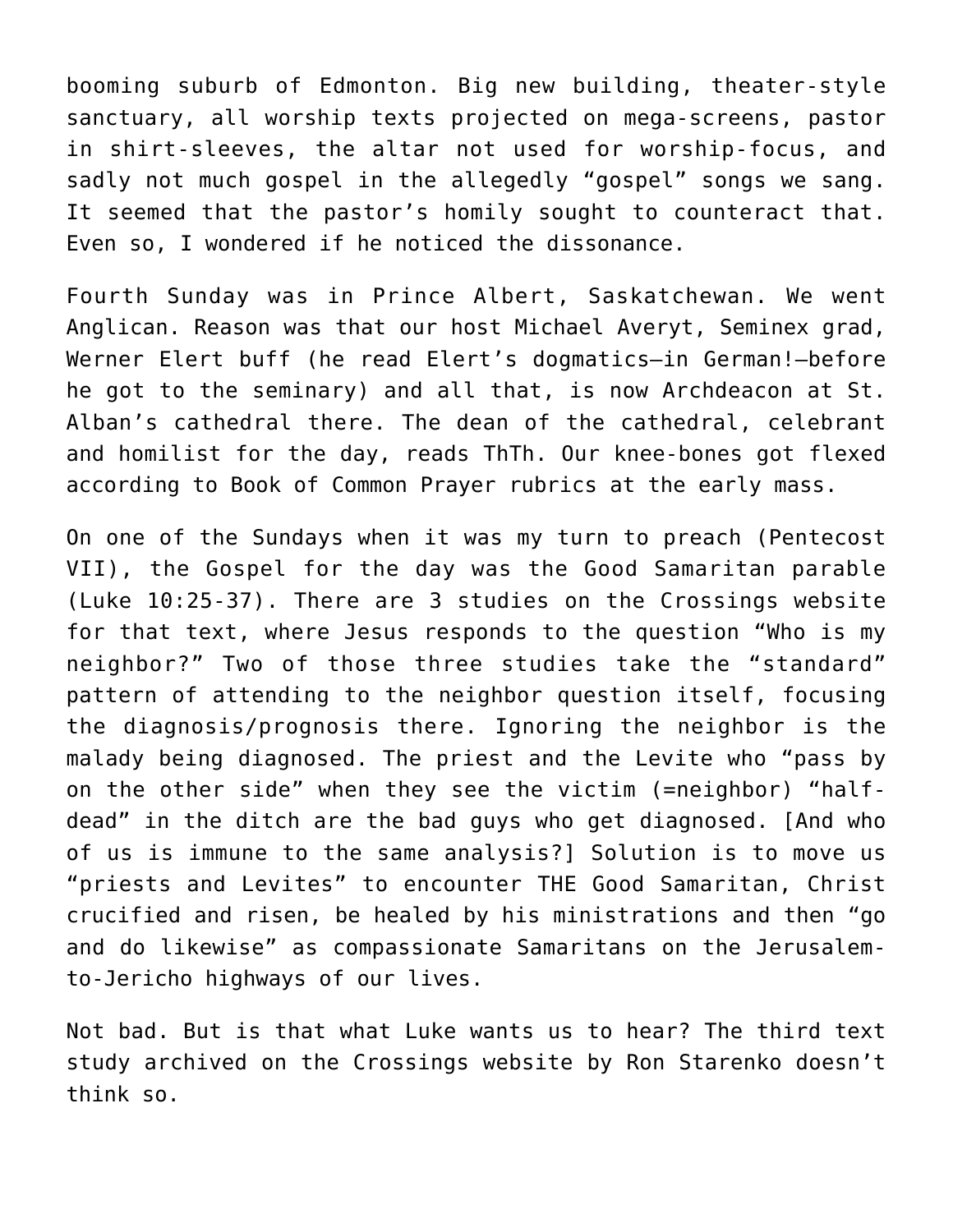Right off the bat Ron tells us that the lawyer who posed the question is the guy in the ditch "who 'fell into the hands of robbers' (v. 30), left half-dead." He is the victim and the law, God's own law, is the robber who has put him there. The lawyer needs THE Good Samaritan, not to answer his law-book questions, but to rescue him from being half-dead, before total rigor mortis sets in.

Well, that caught my attention, so I snooped around Luke's Gospel more closely.

First question: Is Luke really THAT "Lutheran?" The law as killer? Self-justification the mortal sin? God's mercy-Messiah the only solution? Even salvation by faith alone–by trusting (receiving) the merits and benefits of that mercy Messiah? Maybe so.

- 1. Law vs. compassion in the pericope sounds like law vs. Gospel.
- 2. Works-righteousness is the central "sin" in classic parables that are found only in Luke: The Pharisee and Tax-Collector, the Elder Brother in the Prodigal Son parable, and then this one where the neighbor-question comes from one seeking to "justify himself." Thus such folks conclude that they don't "need repentance"–or forgiveness–since they have no sins to be forgiven.
- 3. Those very words, "repentance and the forgiveness of sins," are specified in Luke's "great commission" statement at the end of his Gospel as Christ's assignment "to be proclaimed in his name to all the nations."

Whether or not it's Lutheran, it is Lukan. So now back to the text of Luke 10:25-37.

Consider this. In Luke's Gospel, every time he uses the Greek term "nomikos" (from the root-term "nomos" = law) it is in a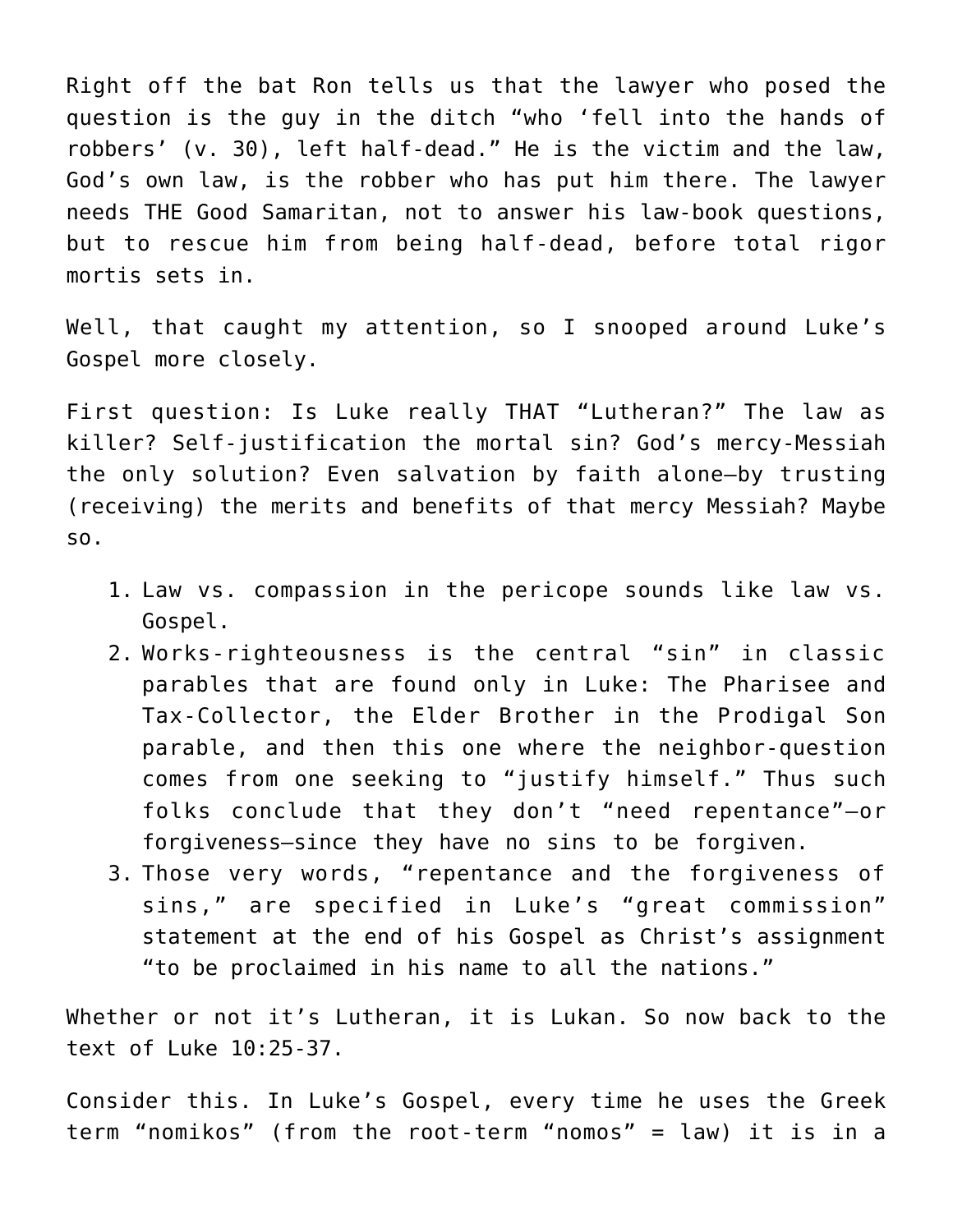conflict situation with Jesus. English translations regularly render nomikos as "lawyer" as in this Luke 10 text. The adversarial situation often comes in a "Woe to you lawyers!" from Jesus, which suggests a different, yes, better, translation for this Greek term. For the NT Gospels never present Jesus as fundamentally in conflict with a person's skill or professional competence–even tax-collectors! So just because a person has a law degree, even a degree in God's law, that by itself wouldn't render him culpable. The conflict comes with how that skill and competence is used.

Seems to me therefore that we ought to translate "nomikos" not as "lawyer," but as "legalist." It's a theological term, not a job-description. Take a look at the places where "nomikos" shows up in Luke and read "legalist" instead of "lawyer." For it is the legalists who "reject God's purpose for them" (Luke 7:30), who "test" Jesus and "want to justify themselves" (10:25.29), who "load people with burdens hard to bear" and trigger Jesus' "Woe!" (11:45, 46, 52), and who are finally rendered speechless when Jesus "heals on the Sabbath," thus breaking the law and yet doing God's saving work (14:3).

So it is not the law degree of the nomikos that puts him in opposition to Jesus, it's his theology. I confess that I've preached this parable "wrong" in the past. So this time when asked to be guest preacher, I sought to do it "right."

Wrong is to treat the parable as though Jesus really intends to answer the nomikos's question, "who is my neighbor?". If for no other reason than this: When did Jesus ever give a "straight" answer to any of his challengers? And in this text Luke gives us big clues. Nomikos wants to know what he must "do" to "inherit" eternal life. And if we missed that one in the opening verses of the text, Luke makes it perfectly clear when the "who is my neighbor" question comes. The nomikos is not asking for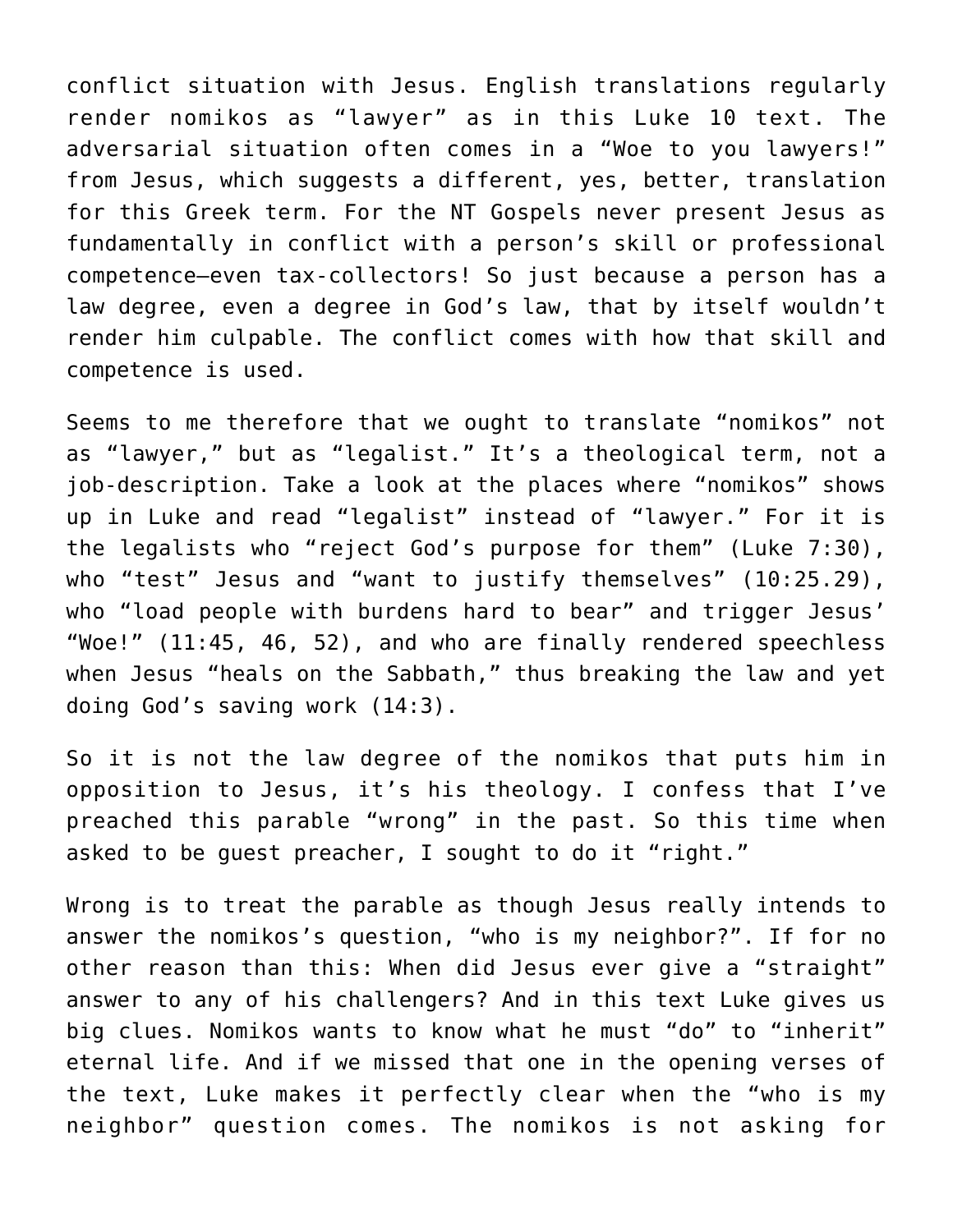# information, he's "seeking to justify himself."

So THAT'S the problem Jesus addresses in this nomikos, not his request for a dictionary definition of "neighbor." He's a legal-IST. But he doesn't know that until Jesus does his diagnostic probe on the man. The parable is not at all Jesus answering his apparently innocent question. We see that in the "twist" at the parable's end, the pun with the word neighbor. Nomikos needs SOMEONE to neighbor him, someone to have compassion on him before he slides into total rigor mortis in his own legalist ditch.

#### *So Step One:*

*The legalist bug still bugs us too. Doing in order to inherit. Justifying selves. Even in "loving neighbors" by adding an "incurvature back into self" which morphs neighbor-love into self-love. Even worse, doing so–as does the nomikos in the text–when we are actually face-to-face with THE Good Samaritan himself.Step Two*

*Which renders us commandment-breakers of the very first commandment, for the business of justifying human beings is God's exclusive domain, the Regime of God. No usurpation allowed. The two "great" commandments are Siamese twins. Break one and you've broken the other.*

#### *Step Three*

*Already half-dead, with full rigor mortis to come. Even if he thinks all his vital signs are OK, the nomikos has been robbed of life by that very legalist regime. Two agents of God's law come by–priest and Levite–but they cannot help him. They are actually more of the "bad doctors" who have left him at death's door.*

*Using God's law for self-salvation turns God's law into our accuser. Teasing us into trusting it as our way to save*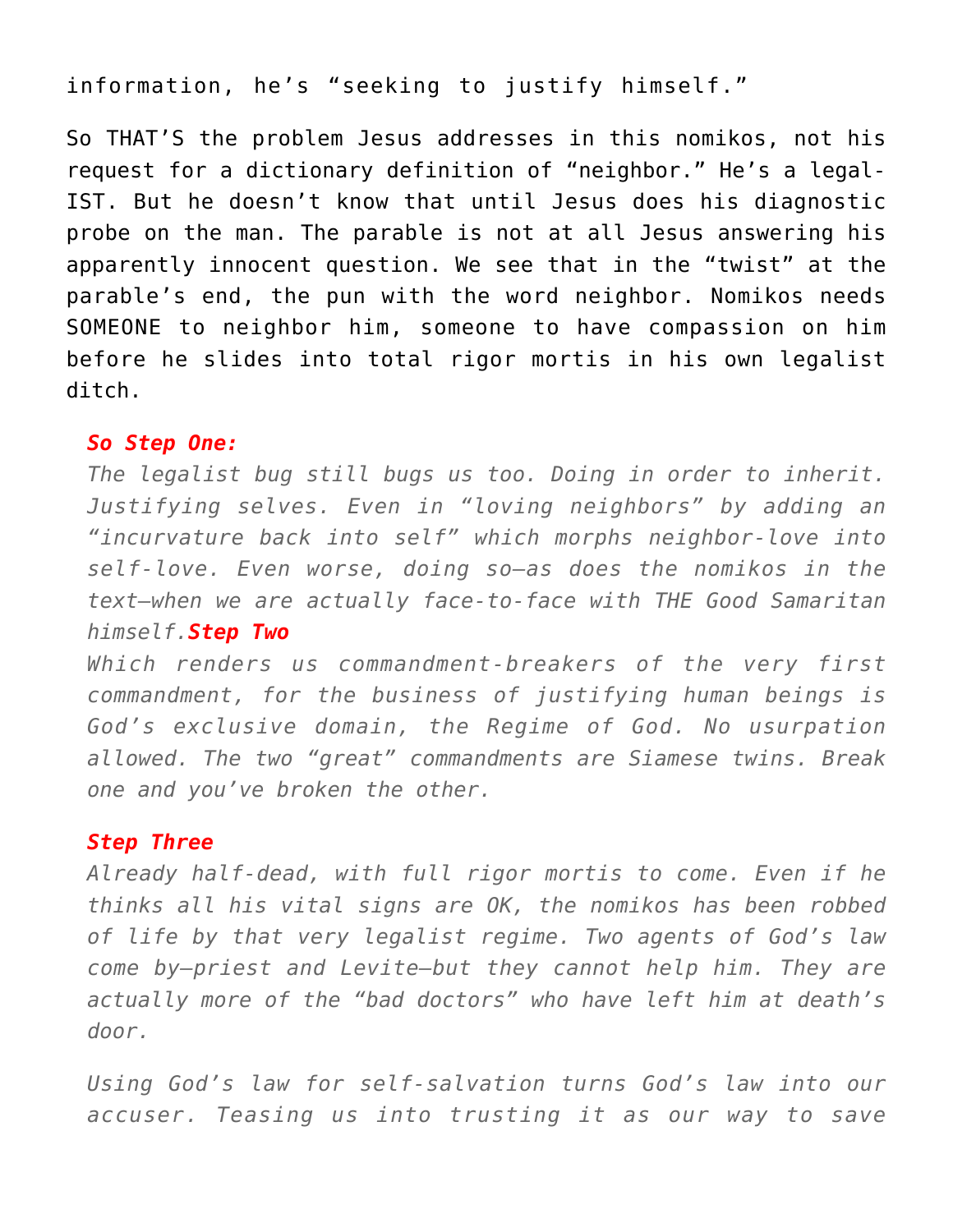*ourselves, the law robs us of the life we sought to gain by it. Half-dead already, total death up ahead. Needed is a Good Samaritan, an agent of God's compassion, healing.*

#### *Step Four*

*The Good Samaritan as our neighbor. Enter the outsider, a despised outsider, the Samaritan. And you know who he is in real life. He's the one talking to the legalist. Often in the NT Gospels Jesus gets tarred with this dirty word "Samaritan!" The negative signals of that term reach their finale on Good Friday. The "Good" of Good Friday and the "Good" of the Good Samaritan are one and the same.*

*Jesus points to that at the end of the parable with his "twist" on the word neighbor. He doesn't ask the nomikos "so who is the neighbor to be loved in this story?" Instead he makes neighbor the subject of the verb "love," not the object: "Who played the role of neighbor to that victim?" The old legalist answers: "The good guy, he was neighbor." Jesus' rejoinder: "Ok, that's the answer to your initial question: Who is my neighbor? The neighbor that you REALLY NEED is the compassionate Good Samaritan–the very person talking with you. So that's the neighbor for you to love." However, before we love him as neighbor, he exercises neighbor-love to us. Big time. Then and now.*

*Comes again–this Pentecost VII Sunday–God's Good Samaritan, God's mothering compassion, God's Christ of the cross and Easter in proclamation and in sacrament. Once again the offer of Christ's mercy-exchange. His life for our death. Transporting us to the house of healing–and then after getting us victims to the hostel, Christ pledges to keep on supplying whatever resources are needed to get us legalists completely "healed" as our Samaritan-rescuer keeps coming down that road again and again.*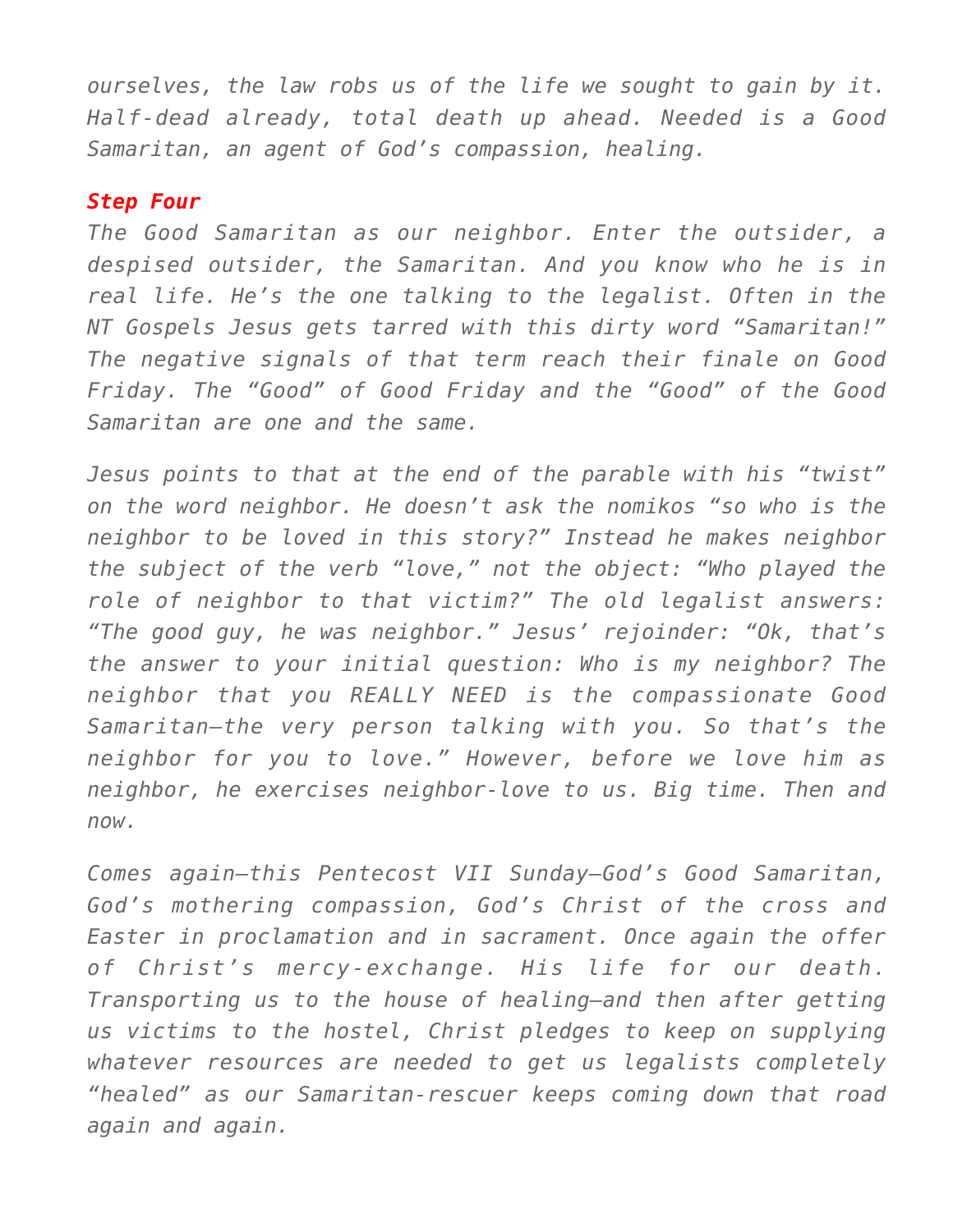## *Step Five*

*"Go and do likewise — phase one." Let Christ "be neighbor" to you, be YOUR Good Samaritan. Call it faith. Trust his offer in place of the law-trusting, self-justifying routines that are so tempting. Even more intimate and personal: "Trust me," Christ says, "Hang your heart on me. For in trusting me you are loving me as neighbor. And in doing so you are at the same time trusting/loving the Father." Faith fulfills both of the big commandments–love God, love the neighbor–in one fell swoop.*

## *Step Six*

*"Go and do likewise — phase two." Offer the Good Samaritan to all the legalists in your neighborhood, beginning right at home with the legalists you know the best–and who know best your own legalism. Who of your neighbors hasn't been "ditched" by the law–either in their law-keeping or their law-breaking? They are the candidates for your "Go and do likewise–phase two."*

Pentecost VII's second Scripture reading (Colossians 1:1-14) bubbles with specifics:

"filled with the knowledge of God's will" = What do we know about what God wants? God wants all legalists rescued by his Good Samaritan Son and has designated us agents to spread the word.

"lead lives worthy of the Lord" = lives marked with the "worth" of Christ's compassion passed on to every ditched victim we encounter. And their name is legion.

"be prepared to endure everything with patience" = it won't be a piece of cake, but the constant-care supplier has pledged to keep on keeping on with us.

"giving thanks to the Father who has enabled us to share in the